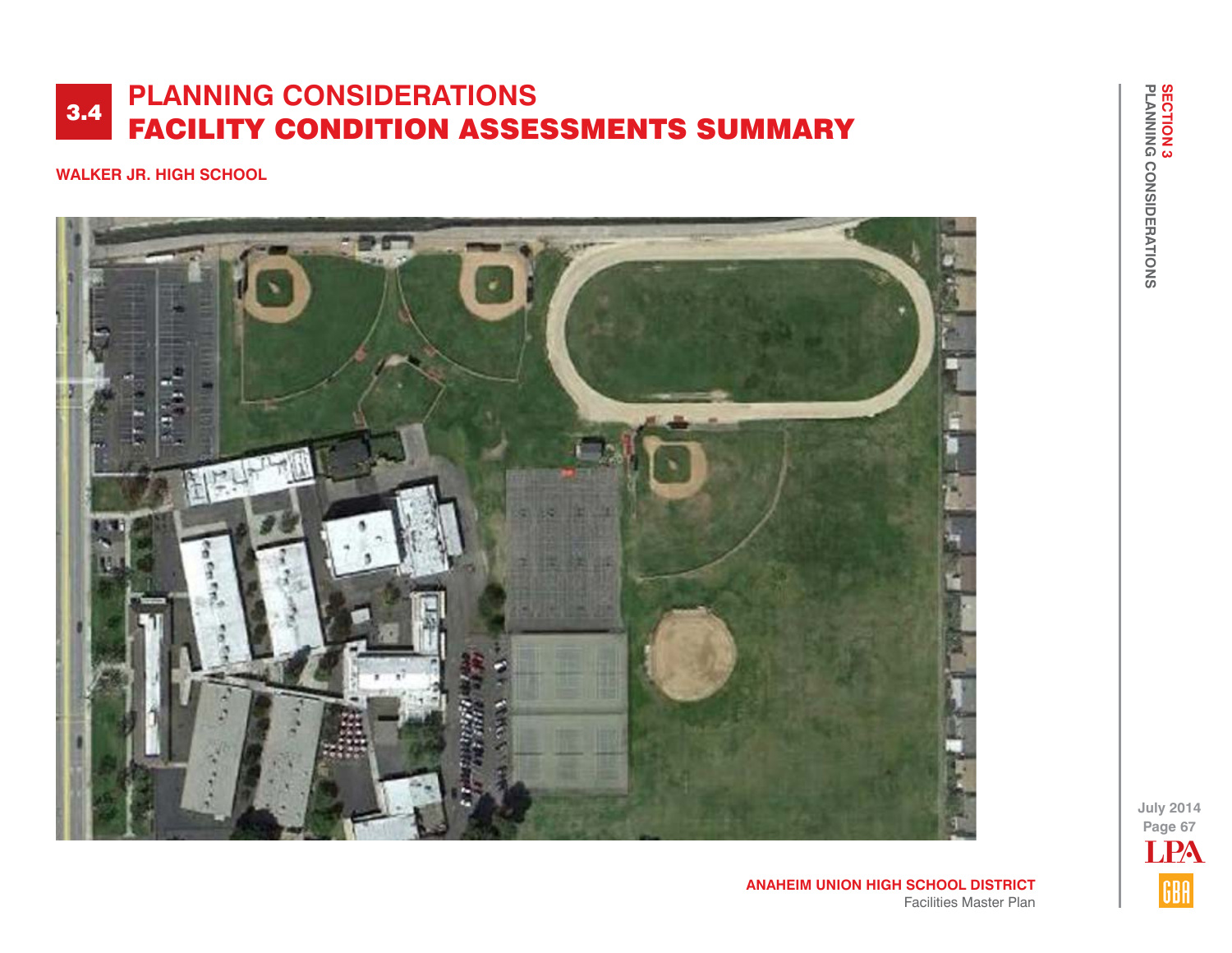## **WALKER JR. HIGH SCHOOL**

### 8132 Walker Street La Palma, CA 90623

| Year Constructed     | 1959 |
|----------------------|------|
| Year Last Modernized | 2002 |
|                      |      |

Current Enrollment 1146<br>Grade Levels 7-8 Grade Levels Administrative Staff 2.5 Administrators

 45 Teachers 30 Classified Square Footage 104,371

# GREATEST NEEDS:

**I** Upgrade campus buildings.

Site Size (acres) 27.4

- Improve parking lot vehicular and pedestrian traffic flow.
- ▶ Upgrade science labs and adequately house the science program.
- Correct drainage issues throughout campus.
- Add security fencing. Fencing replacements needed throughout.
- Need to replace gym bleachers.
- $\blacktriangleright$  Need a drinking fountain at the playfields and at the cafeteria.
- $\blacktriangleright$  Interior and exterior of existing campus buildings needs to be repainted.
- $\blacktriangleright$  Improve curb appeal.





Walker Junior High School was originally constructed in 1959. The 27.4 acre site is located at 8132 Walker St, La Palma, CA 90623.

The general condition of facilities at Walker Jr. High School is poor. The building envelope, interior finishes and site utilities are in need of repair and/or replacement. Walker JHS needs a major modernization. While the overall condition is poor, the structural integrity of the buildings is good.

One serious issue to be remedied is the original rain gutters which are built within the roof structure. These

**ANAHEIM UNION HIGH SCHOOL DISTRICT** Facilities Master Plan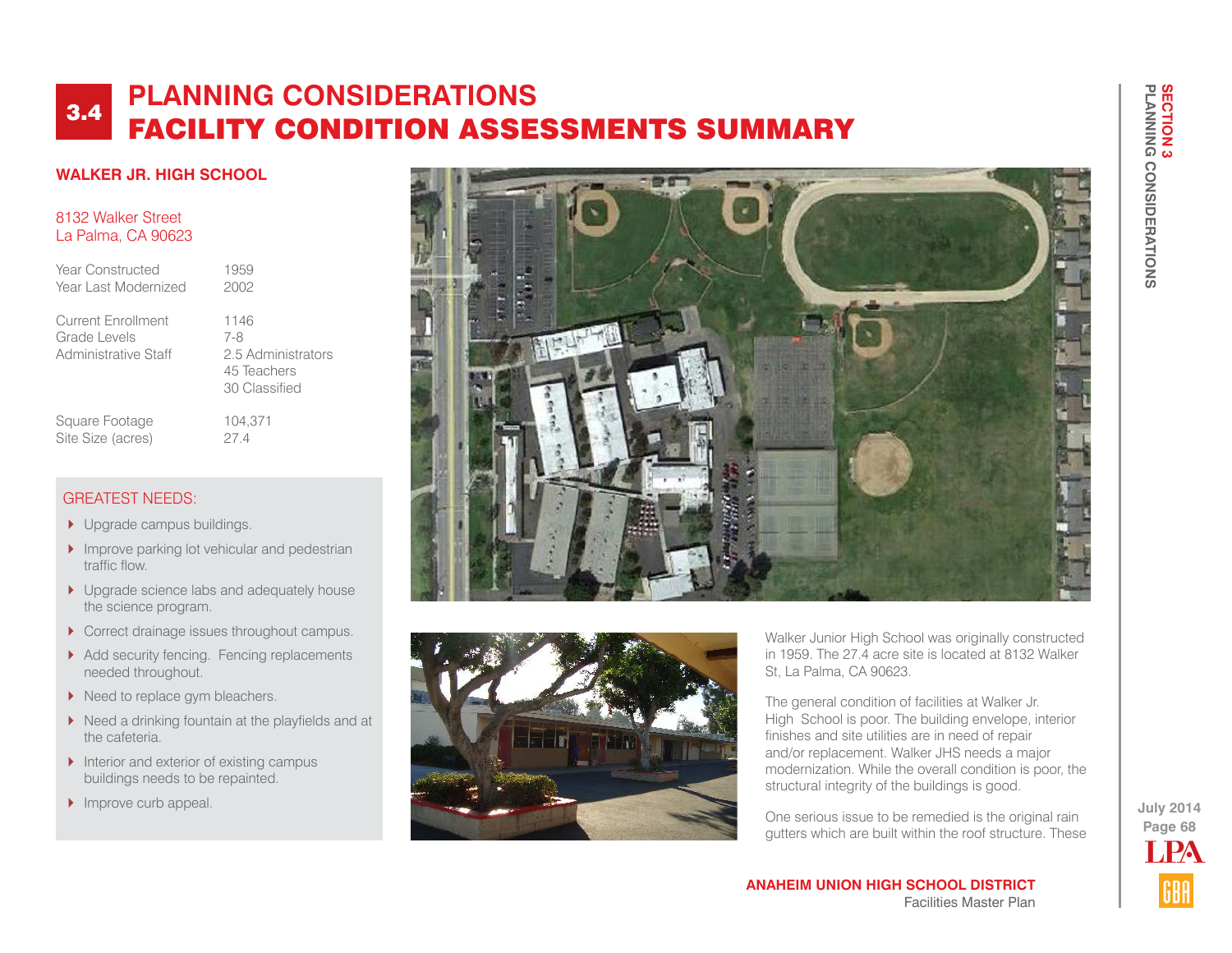### **WALKER JR. HIGH SCHOOL**

buildings have internal gutters which over the years failed allowing water to damage the adjacent roof lumber. A portion of the roof sheathing and rafter tails need to be repaired and the gutters need to run exposed. As a result, all campus roofing and 30% of sheathing need to be torn off and replaced.

The existing science facilities are in need of an overhaul. Currently, the science labs are interspersed throughout the campus. The program needs to be grouped together and expanded by 2-3 new science labs to meet STEM requirements. The school needs adequately housed computer labs to meet Common Core requirements.

A complete replacement of the existing window systems is needed. The interior and exterior of all campus buildings need to be repainted.

The administration building needs to be reconfigured to improve functionality. The boys and girls shower/ locker rooms and coaches areas are in poor condition. In addition to standard upgrades, provide P.E. lockers to meet need. The wooden bleachers in the gym need to be replaced. The MPR needs major modernization to include additional storage and new stage curtains.

Total number of classrooms is 44 with 28 standard classrooms, 6 science classrooms, 2 computer labs, 3 special education classrooms, 1 band, 1 choir, 1 art, 1 wood shop and 1 home economics classroom.

### SITE CONDITIONS

The existing parking lots along Walker Street need to be modified to improve curb appeal as well as vehicular and pedestrian traffic. Address security/ safety issues.

The paving at Walker JHS is mostly in poor condition. Approximately 75%-100% of the existing asphalt (218,000 s.f.) and 50%-60% of the existing concrete (36,000 s.f.) needs to be replaced. Some path-oftravel and ponding issues need to be addressed in various areas.

The tennis courts are in need of resurfacing (40,000 s.f.), windscreens, and fencing. Fencing at the bike racks and softball fields need to be replaced (2,150 l.f.). An accessible drinking fountain should be added at the field and the cafeteria.

The existing playing fields are relatively level but the turf is in poor condition and needs reconditioning (11.4 acres). The irrigation system needs to be completely replaced throughout the campus, including smart controllers.

The lunch area is in need of new shade structures. The existing 20 X 20 shade structure needs to be replaced. The existing quad is in need of a redesign to include hardscape, landscape, seating areas, and event lighting.

The existing school marquee needs to be upgraded to digital.

### BUILDING SYSTEMS

#### PLUMBING

The domestic water, sewer and gas lines need to be replaced. Provide a gas earthquake shut off valve.

#### **STORM DRAIN**

Evaluate the existing storm drain system for replacement. Drainage issues need to be addressed at the north side of the athletic track and at the area north of the northwest baseball field.

Ponding occurs to the west of the basketball courts and at the south end of the staff parking lot.

### **MECHANICAL**

Packaged units were installed in 2002 throughout the campus. Life cycle replacement will be required in the next decade. Gym ventilation is poor. Provide new HVAC at computer labs and IDF rooms.

### Electrical

While the campus power was upgraded in 2002, some administration building power panels are in need of replacement. The existing telephone/data, CATV, CCTV, fire alarm, and clock/telecom systems are in need of an upgrade. Add a "Quantum" network card to the existing Bogen P.A. system. A new security system is needed.

Upgrade the existing site and parking lot lighting with L.E.D. technology for energy efficiency.

> **Page 69 July 2014** LPA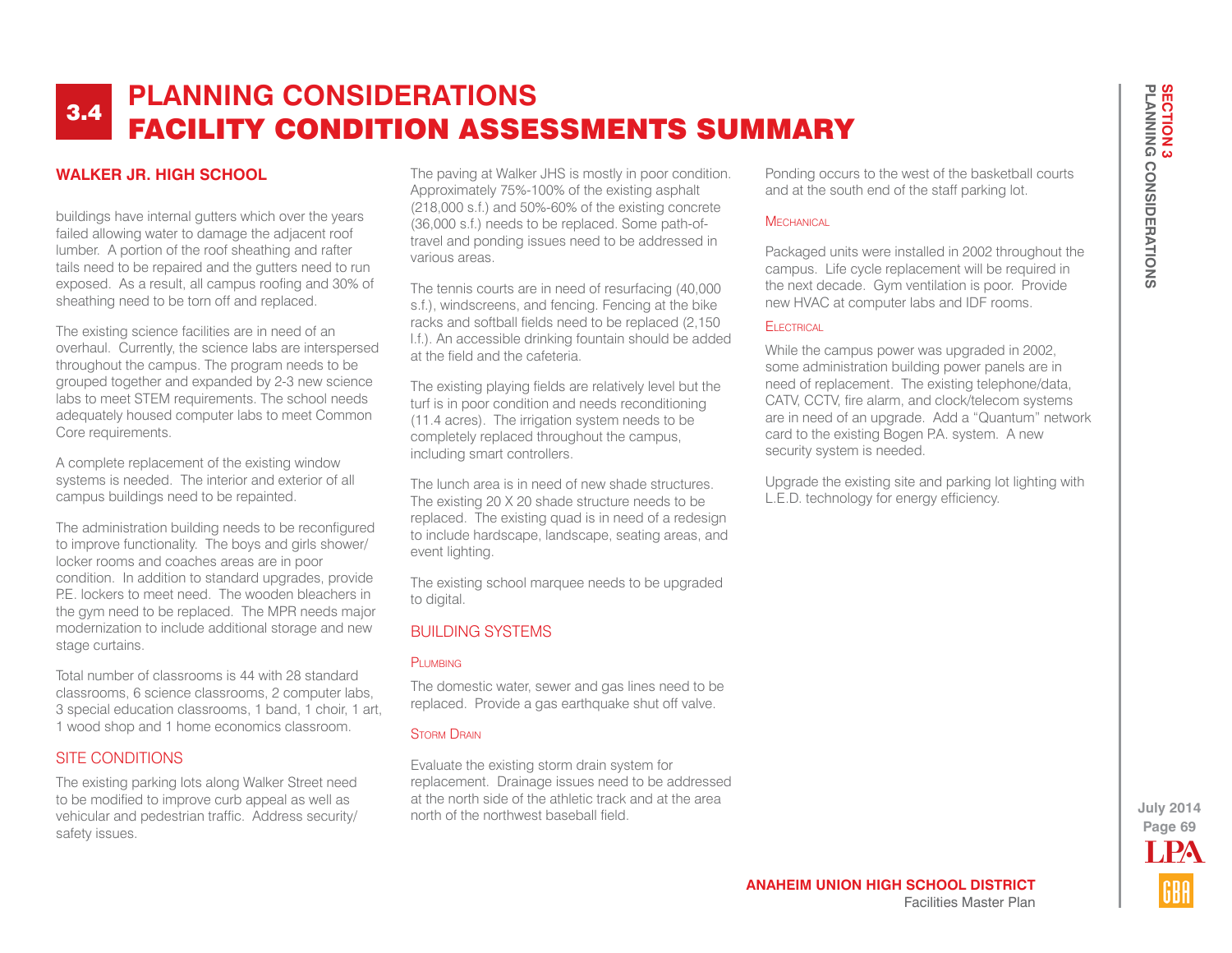

Administration building in need of reconfiguration. Convert courtyards to outdoor learning areas.





Need to replace gym bleachers.



Existing paving in poor condition throughout campus. Reconfigure parking lots.





Existing field turf is in poor condition.







Buildings require major renovation. The structures of the interior/exterior of buildings need to be repainted. Upgrade the quad with seating and shade structures.

**ANAHEIM UNION HIGH SCHOOL DISTRICT** Facilities Master Plan

**Page 70 July 2014** LPA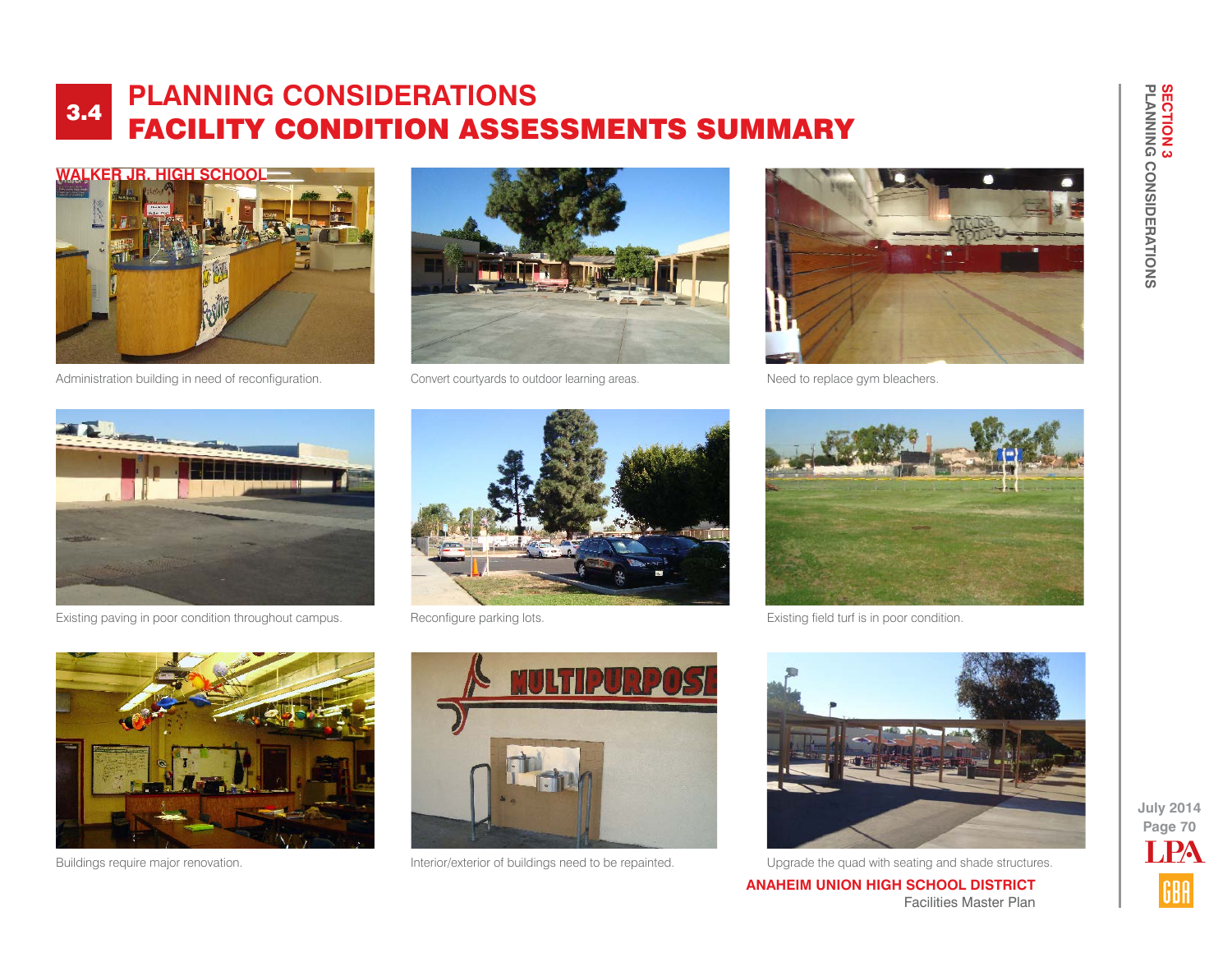## **WALKER JR. HIGH SCHOOL**



**Page 71 July 2014 PA**